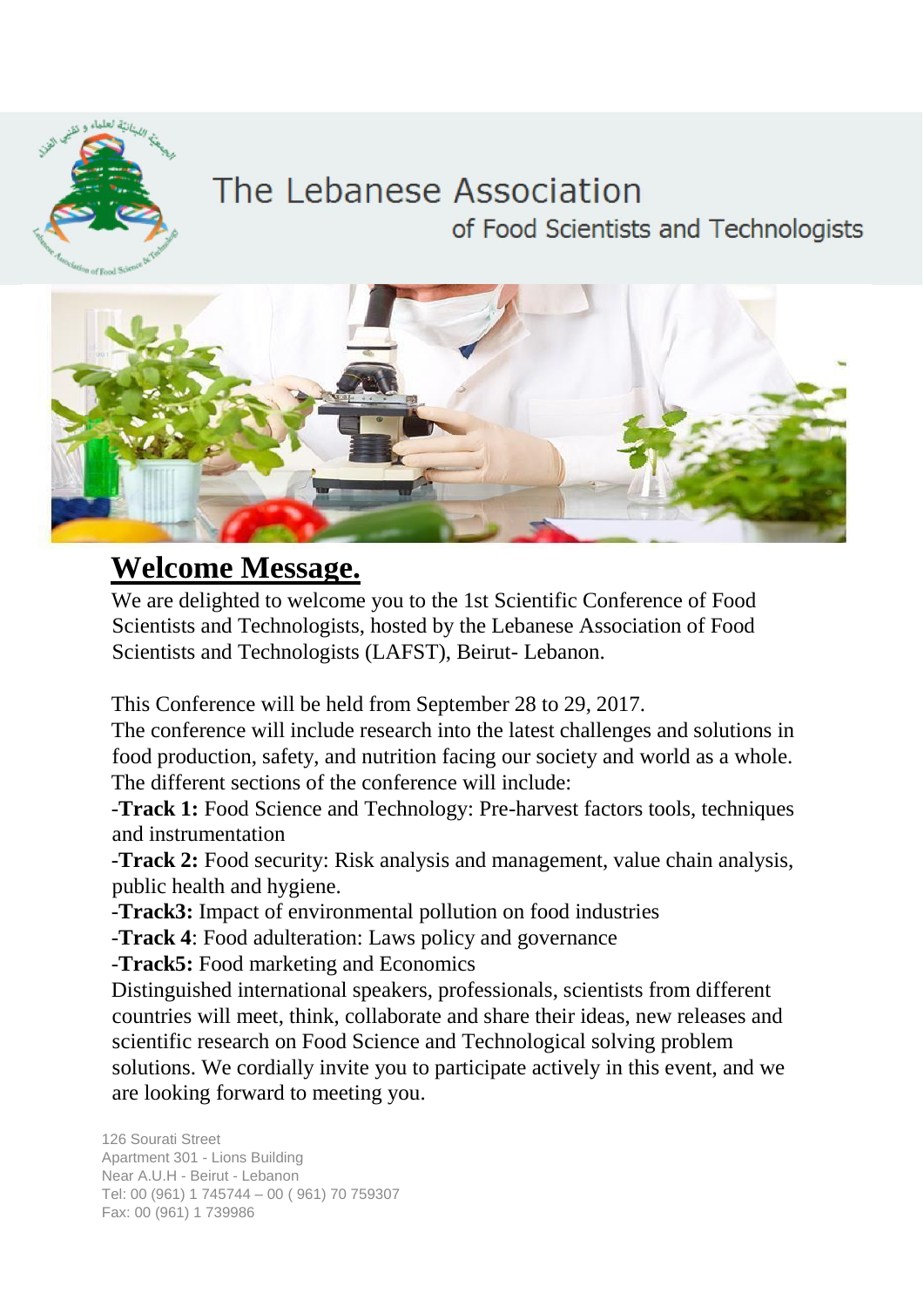# **About LAFST**

Members of LAFST are a group of food scientists, food technologists, food industrialists, food science professors and students, and related professionals interested in promoting proper production of processed foods. Also it includes professionals concerned with food safety and quality, nutritional quality of foods, and improving food standards and specifications.

LAFST was established in Lebanon in 1996 with the aim to satisfy the professional needs of the increasing number of food scientists and technologists in Lebanon, to have an Association of their own, focused on their interests and needs. It is a non political, non profit association.

The major goal of the Association is to assist in the development of the food industry and establishments, with particular emphasis on food quality control and food safety. This is achieved through the support of its members by establishing communication among them, to share knowledge in:

- · Scientific advancements
- · New technologies
- · New regulations and legislation
- · Meetings, conferences and workshops
- · Job opportunities

We welcome you to our site, and welcome you to join with us in this exciting study. On this site, you can learn about membership to the society, our online newsletter and conferences.

[www.lafst.org](http://www.lafst.org/)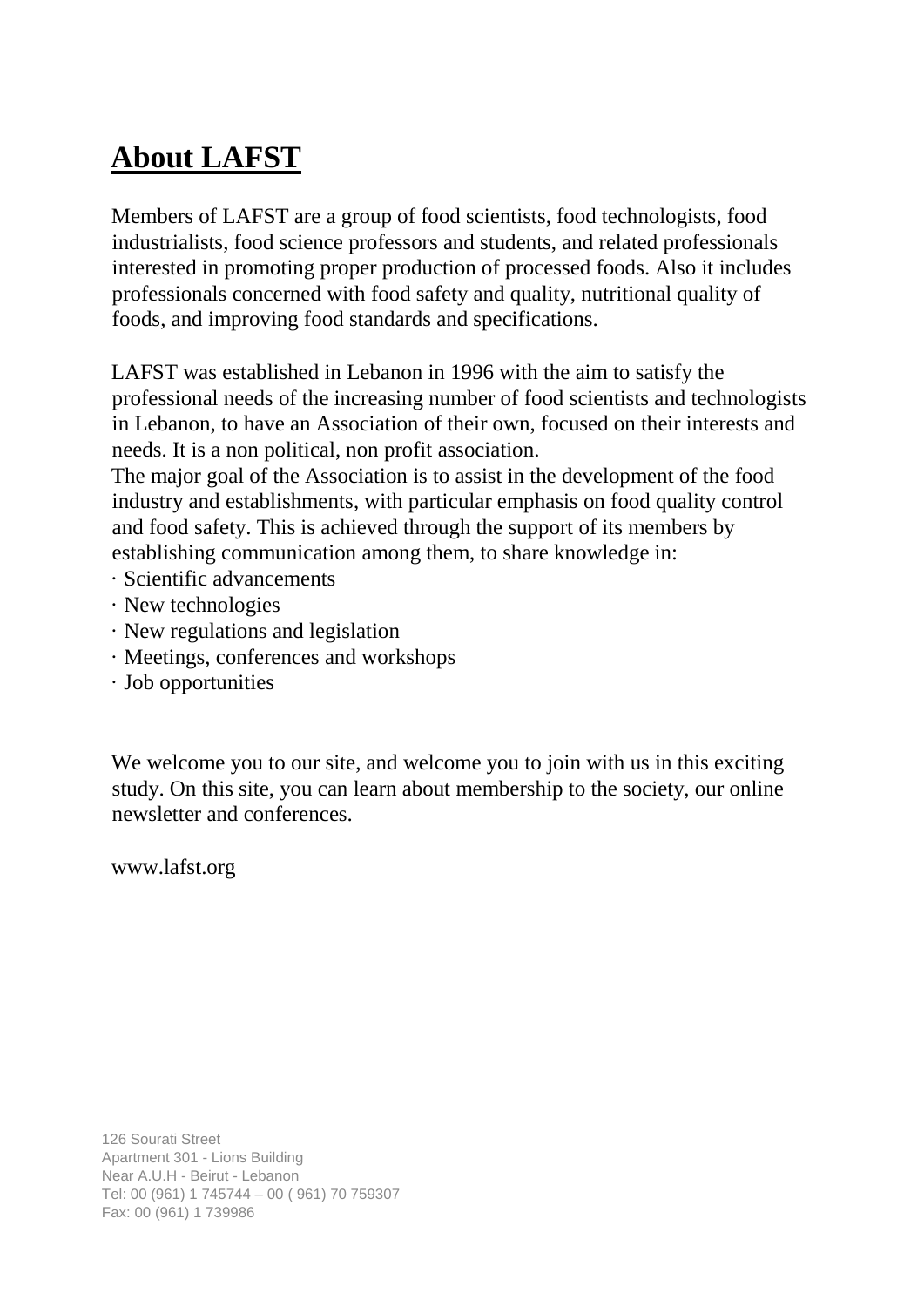#### **Program**

| <b>Time</b>    |                                 | <b>28 September</b>                                                                                                                | 29 September                                                                          |
|----------------|---------------------------------|------------------------------------------------------------------------------------------------------------------------------------|---------------------------------------------------------------------------------------|
| 9:00           |                                 | <b>Registration</b>                                                                                                                |                                                                                       |
| 10:00<br>11:00 | Registration ALL DAY Front Desk | <b>Opening Ceremony</b><br><b>National Anthem</b><br>Speech's<br>Honorory Video of<br>Dr. Raja Tannous<br><b>Video About LAFST</b> | Third Track: Impact of<br>environmental pollution on<br>food Industries<br>Roundtable |
|                |                                 | <b>Tracks Description</b><br>$\overline{\phantom{0}}$                                                                              |                                                                                       |
| 11:30          |                                 | <b>Coffee Break</b>                                                                                                                | <b>Coffee Break</b>                                                                   |
| 12:00          |                                 | <b>First Track: Food Science</b><br>and<br>Technology: Pre-harvest<br>factors tools, techniques and<br>instrumentation             | <b>Fourth</b><br>Track:<br>Food<br>adulteration: Laws policy and<br>governance        |
| 1:30           |                                 | <b>Round Table</b>                                                                                                                 | <b>Round Table</b>                                                                    |
| 2:00           |                                 | lunch                                                                                                                              | lunch                                                                                 |
| 3:00           |                                 | <b>Second Track: Food</b><br>security: Risk analysis<br>and management, value<br>chain analysis, public<br>health and hygiene.     | <b>Fifth Track: Food Marketing</b><br>and Economics                                   |
| 4:00           |                                 | <b>Round Table</b>                                                                                                                 | <b>Round Table</b>                                                                    |
| 4:30           |                                 | Q/A                                                                                                                                | Closing - Take home messages                                                          |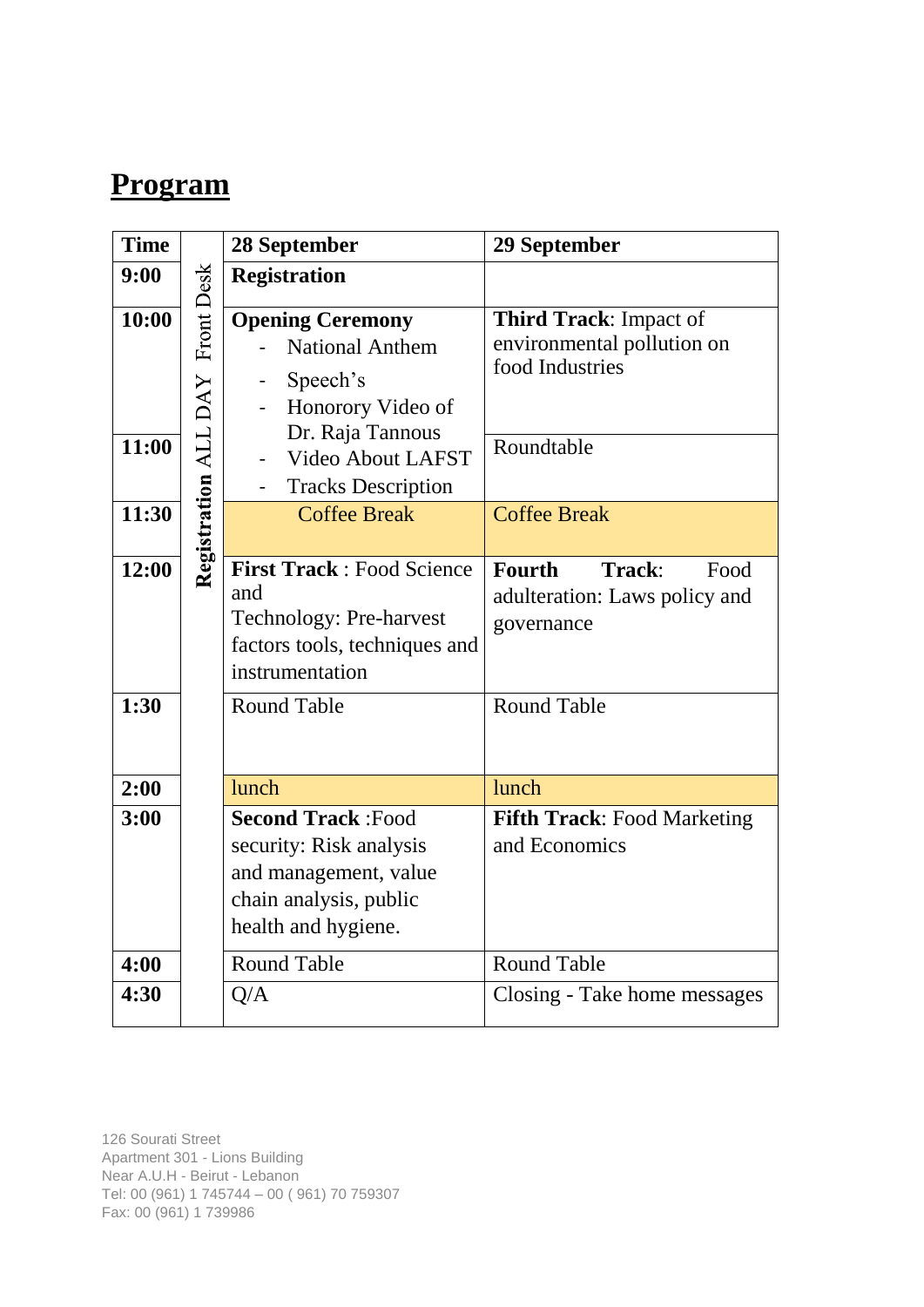## **Registration form :**

Please fill the following google form in the link below noting that the registration fees are as demonstrated in the table

[https://docs.google.com/forms/d/e/1FAIpQLScdPaPWgYapqcj\\_mMSF1gQIDe](https://docs.google.com/forms/d/e/1FAIpQLScdPaPWgYapqcj_mMSF1gQIDekB0JCUon-rqoaWBa-KdRQ2Fw/viewform?usp=sf_link)  [kB0JCUon-rqoaWBa-KdRQ2Fw/viewform?usp=sf\\_link](https://docs.google.com/forms/d/e/1FAIpQLScdPaPWgYapqcj_mMSF1gQIDekB0JCUon-rqoaWBa-KdRQ2Fw/viewform?usp=sf_link)

| <b>Registration fee</b>                                         | <b>Before</b><br><b>September</b><br>1st, 2017 | After September 1st,<br>2017 |  |  |  |
|-----------------------------------------------------------------|------------------------------------------------|------------------------------|--|--|--|
| 1- Opening ceremony                                             | Free                                           | Free                         |  |  |  |
| 2- Tracks participation after the opening ceremony: if you are: |                                                |                              |  |  |  |
| Participants<br>(Nonmember LAFST)                               | 120\$ USD                                      | 150\$ USD                    |  |  |  |
| Participants (Member<br>of LAFST)                               | 70\$ USD                                       | 100\$ USD                    |  |  |  |
| Students (Non-<br>Member of LAFST)                              | 20\$ USD                                       | 50\$ USD                     |  |  |  |
| Student (Member of<br>LAFST)                                    | Free                                           | 30\$ USD                     |  |  |  |

Kindly fill out the form if you wish to participate in the LAFSTC:

[https://docs.google.com/forms/d/e/1FAIpQLScdPaPWgYapqcj\\_mMSF1gQIDek](https://docs.google.com/forms/d/e/1FAIpQLScdPaPWgYapqcj_mMSF1gQIDekB0JCUon-rqoaWBa-KdRQ2Fw/viewform?usp=sf_link#response=ACYDBNgF5aQgHAu0WCVHBT0ADniPTdC-871bCEvaM_bQwxfeb3niW5SYh-6V-ME) [B0JCUon-rqoaWBa-](https://docs.google.com/forms/d/e/1FAIpQLScdPaPWgYapqcj_mMSF1gQIDekB0JCUon-rqoaWBa-KdRQ2Fw/viewform?usp=sf_link#response=ACYDBNgF5aQgHAu0WCVHBT0ADniPTdC-871bCEvaM_bQwxfeb3niW5SYh-6V-ME)

[KdRQ2Fw/viewform?usp=sf\\_link#response=ACYDBNgF5aQgHAu0WCVHBT](https://docs.google.com/forms/d/e/1FAIpQLScdPaPWgYapqcj_mMSF1gQIDekB0JCUon-rqoaWBa-KdRQ2Fw/viewform?usp=sf_link#response=ACYDBNgF5aQgHAu0WCVHBT0ADniPTdC-871bCEvaM_bQwxfeb3niW5SYh-6V-ME) [0ADniPTdC-871bCEvaM\\_bQwxfeb3niW5SYh-6V-ME](https://docs.google.com/forms/d/e/1FAIpQLScdPaPWgYapqcj_mMSF1gQIDekB0JCUon-rqoaWBa-KdRQ2Fw/viewform?usp=sf_link#response=ACYDBNgF5aQgHAu0WCVHBT0ADniPTdC-871bCEvaM_bQwxfeb3niW5SYh-6V-ME)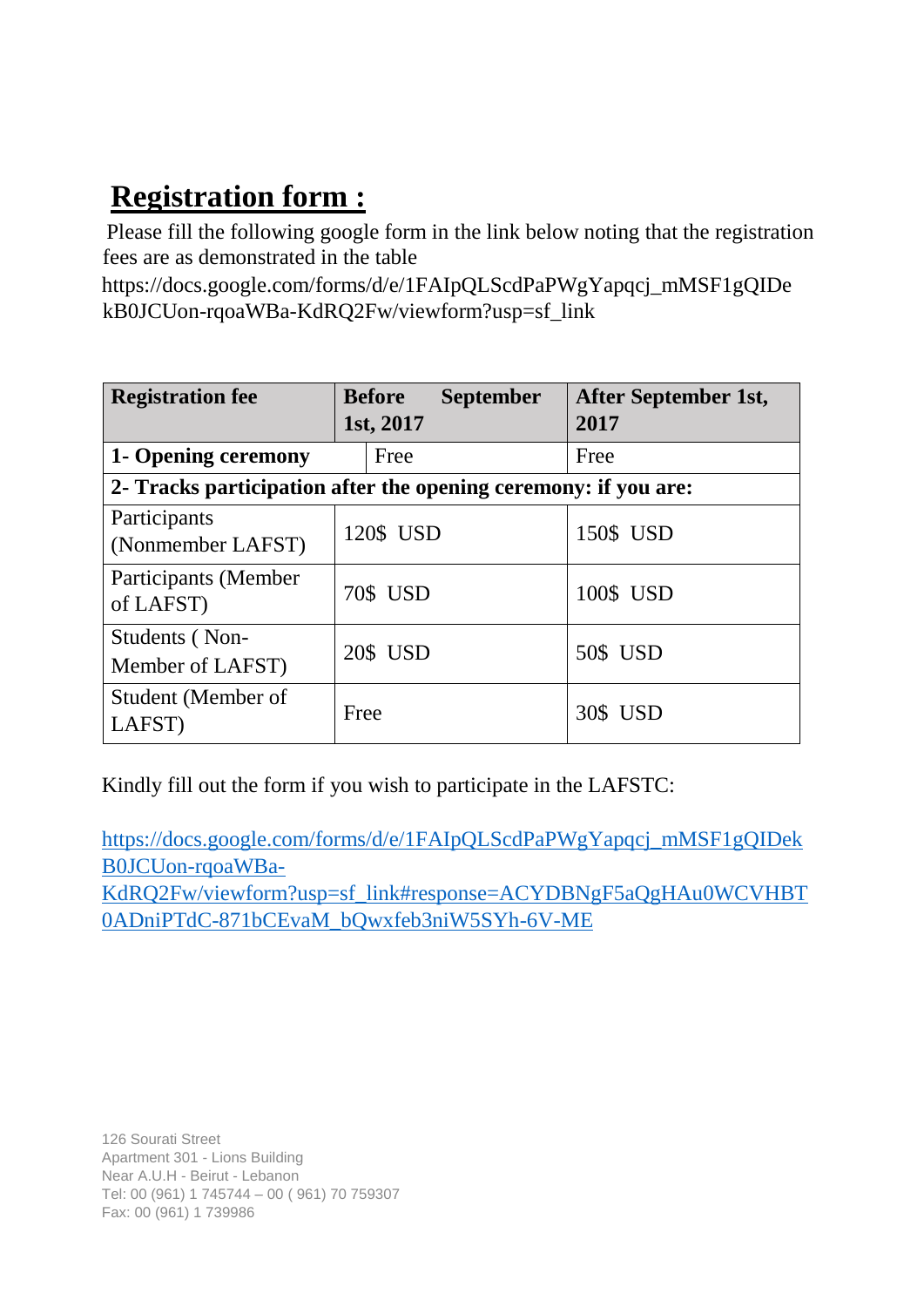## **UPCOMING DEADLINES:**

September  $1<sup>st</sup>$ : early bird registration August 25<sup>th</sup>: Call for abstracts deadline

#### **Proceeding**

All abstracts and selected lectures will be published in the LAFST "website".

## **Abstract Guidelines**

Submitted abstracts undergo a blind review by peer reviewers based on scientific merit and originality and/or an explicit relation to practical application.

While abstracts may be submitted as oral or poster presentations, the Scientific Committee reserves the right to assign final presentation type in the best interest of the program.

Authors are encouraged to submit only one abstract as presenting author.

The work covered by the abstract must not have been published as a manuscript before ISE 2017.

Abstracts must be written and presented in English.

```
126 Sourati Street 
Apartment 301 - Lions Building 
Near A.U.H - Beirut - Lebanon 
Tel: 00 (961) 1 745744 – 00 ( 961) 70 759307 
Fax: 00 (961) 1 739986
```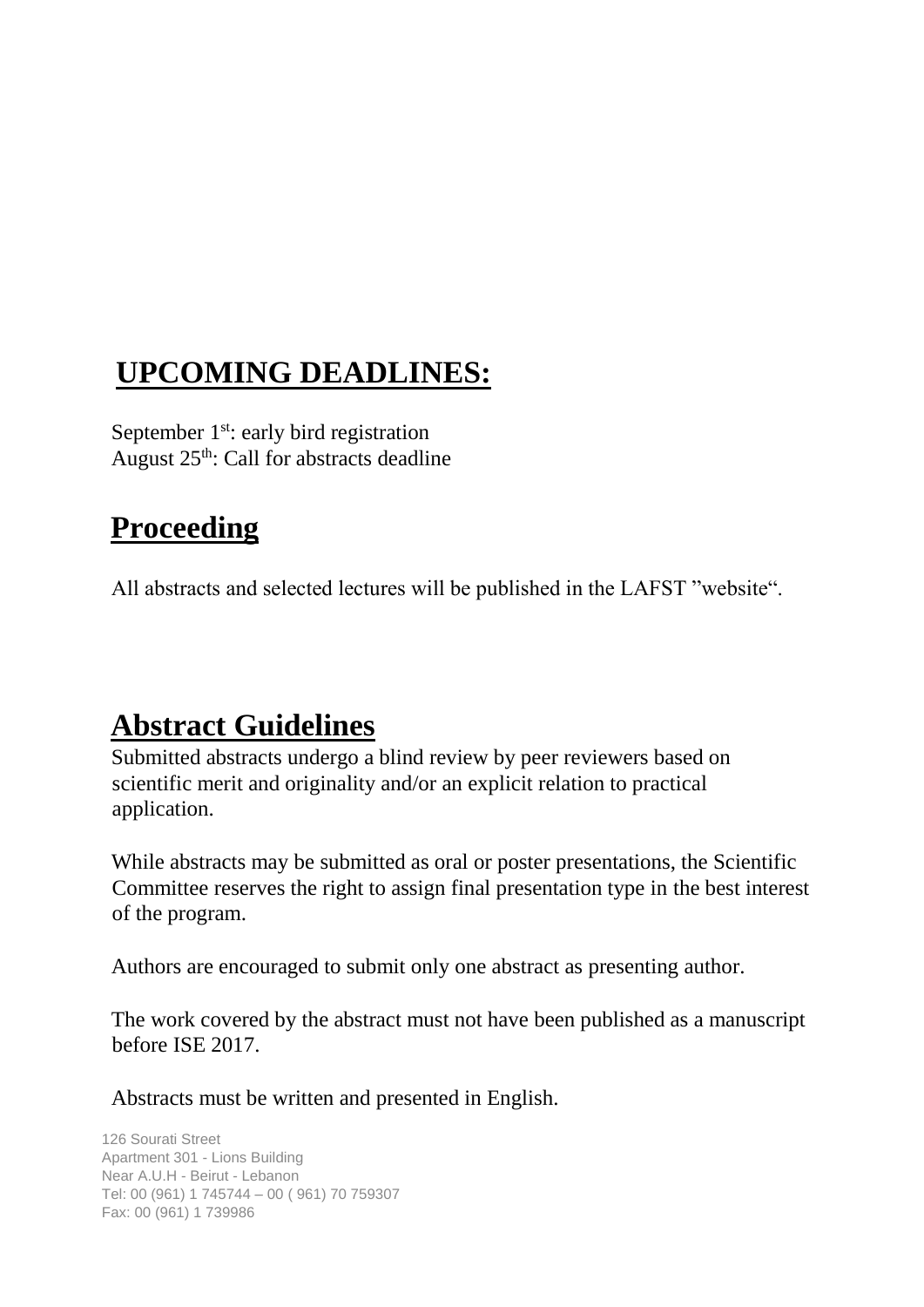Please prepare your abstract with the [Template.](http://webapp.usek.edu.lb/forms/WS/ise/ISE17_Abstract_template.doc) [S](http://webapp.usek.edu.lb/forms/WS/ise/ISE17_Abstract_template.doc)ave your abstract in PDF format. Please name your abstract as "Lastname\_Name" (i.e.

"Einstein Albert"), and upload your file in ".pdf", ".doc" or ".docx" format to the website.

Please, do not use accents, spaces or any other symbols because the system does not allow them. Please prepare your abstract according to th[e](http://webapp.usek.edu.lb/forms/WS/ise/ISE17_Instructions_Abstract.pdf) [instructions](http://webapp.usek.edu.lb/forms/WS/ise/ISE17_Instructions_Abstract.pdf) [an](http://webapp.usek.edu.lb/forms/WS/ise/ISE17_Instructions_Abstract.pdf)[d](http://webapp.usek.edu.lb/forms/WS/ise/ISE17_Abstract_Sample.pdf) [abstract example.](http://webapp.usek.edu.lb/forms/WS/ise/ISE17_Abstract_Sample.pdf)

The submitting author must register for the ISE17 Congress before or at the same time submitting the abstract.

Submitted abstracts will be reviewed by the Scientific Committee. The submitting author will be notified about the final decision regarding the acceptance or rejection of the presentation.

The abstract deadline is March 08, 2017.

Notifications of acceptance will be sent by March 18, 2017. Scheduling details will be communicated at the same time

It should be indicated to which subtheme the presentation is most related: SubTheme A: Ethnopharmacological approach to drug discovery: strengths and limitations.

Sub-Theme B: Application of hyphenated techniques and metabolomics in ethnopharmacology

Sub-Theme C: Traditional use of plants and herbal pharmacopoeias Sub-Theme D: Ethnoveterinary medicine: using plants for animal health and productivity Sub-Theme E: Contribution of aromatic and medicinal plants of the Mediterranean basin for traditional medicine and food worldwide Traditional medicines

#### **Oral Presentations Guidelines**

- All oral communications must not exceed 10 minutes  $+$  5 minutes Q & A
- Visual aids must be kept simple and uncluttered
- Color and contrast for emphasis can be used but in moderation
- Use a font large enough to be seen from the back of the room
- For an 8-10 minute talk use no more than 10 slides or overheads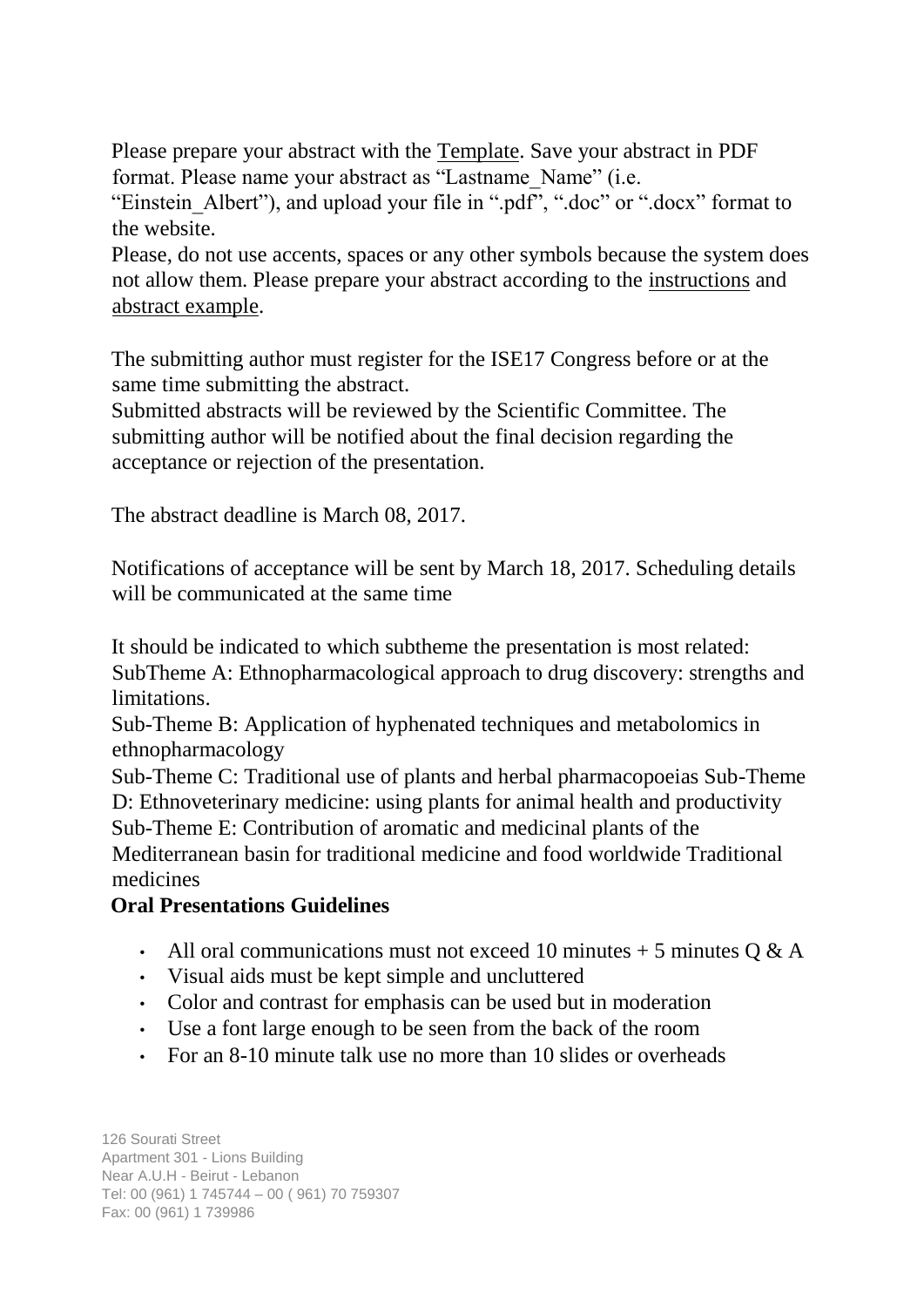*Do not use sound effects and/or animation for dramatic slide transitions*

All oral presentations must be sent by email at least 24 hours in advance of your presentation.

#### **Poster Guidelines**

1) The maximum poster dimensions of 44 1/2'' width x 42'' height (approx. 113 cm width x 106 cm height) must be respected. A0 size (118.9 cm x 84.1 cm) will be approximately 1.8" (approx. 4.5 cm) higher than the board.



*A poster in this format is acceptable if you don't use the bottom part (1.8'' or 4.5 cm).*

- 2) Material to affix your poster to the display boards will be provided to you by the conference and will already be on your poster board when you arrive.
- 3) Limit the amount of printed material. Posters should not be elaborate, nor need they be expensive. If supplemental material is desired, you may hand out information sheets to those viewing your poster.